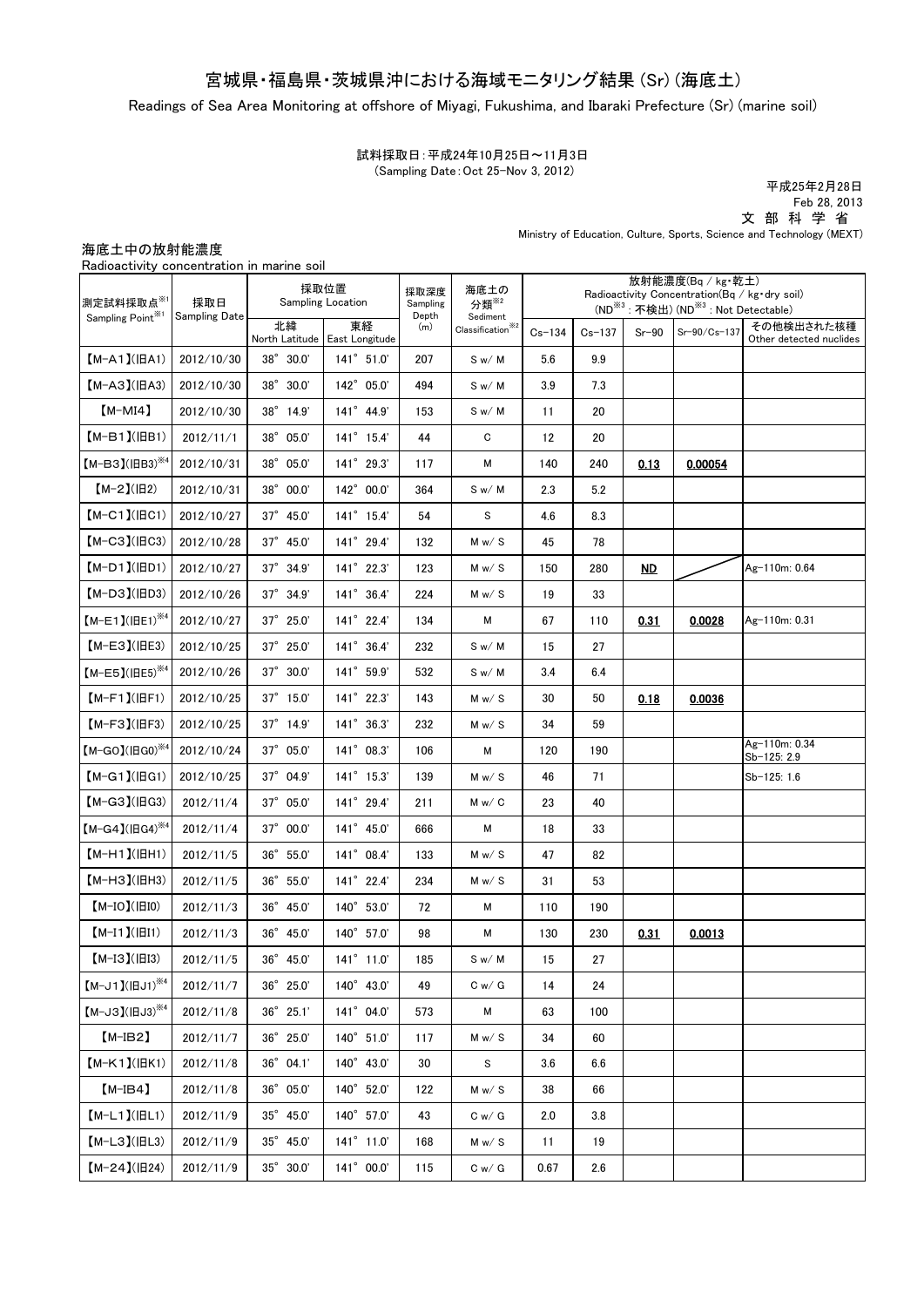- ※1 【 】内の番号は、図の測点番号に対応。
- ※1 The character enclosed in parentheses indicates Sampling Point in figure.
- ※2 C w/ G : 礫混じり粗砂 Coarse sand with Granule
	- C · 粗砂 Coarse sand
	- S : 中細砂 Midiam /fine sand
	- S w/ M : 泥混じり中細砂 Medium /fine sand with mud
	- M w/ C : 粗砂混じり泥 Mud with Coarse sand
	- M w/ S : 中細砂混じり泥 Mud with medium /fine sand
	- M · 泥 Mud
- ※3 NDの記載は、海底土の放射能濃度の検出値が検出下限値を下回る場合。
- 【M-D1】(旧D1):Sr-90 0.11 Bq/kg・乾土
- ※3 ND indicates the case that the detected radioactivity concentration in marine soil was lower than the detection limits. 【M-D1】(old D1): Sr-90 0.11 Bq/kg・dry soil
- ※4 データは、海底土表面~深さ1.5cm及び深さ1.5cm~3cmの各海底土分析値の平均値である。 それ以外は、海底土表面~深さ3cmの海底土分析値を示したものである。
- ※4 Results are the medium between 0-1.5cm and 1.5-3cm in depth from the marine soil surface. Other results are obtained from soil samples at a depth of 0-3cm.
- \* 文部科学省の委託事業により、(公財)海洋生物環境研究所が採取した試料を(独)日本原子力研究開発機構が分析。
- \* The samples were collected by Marine Ecology Research Institute (MERI) and analyzed by Japan Atomic Energy Agency (JAEA)
- on the project commissioned by Ministry of Education, Culture, Sports, Science and Technology (MEXT).
- \* 太字下線データが今回追加分。 それ以外は、平成25年1月25日に公表済み。
- \* Boldface and underlined readings are new. Others were published on Jan 25, 2013.

#### (参考)

・平成20-22年度「海洋環境放射能総合評価事業」の核燃料サイクル施設沖合海域(青森県・岩手県沖合海域)の海底土の環境放射能調査の結果: Sr-90:<0.51Bq/kg・乾土

(Reference)

・The results of the environmental radioactivity measurement in the marine soil in the sea area of Nuclear Fuel Cycle Facility

at offshore of Aomori and Iwate Prefecture shown in the report "Oceanic Environmental Radioactivity Synthesis Evaluation Business " FY 2008-2010 : Sr-90:<0.51Bq/kg・dry soil